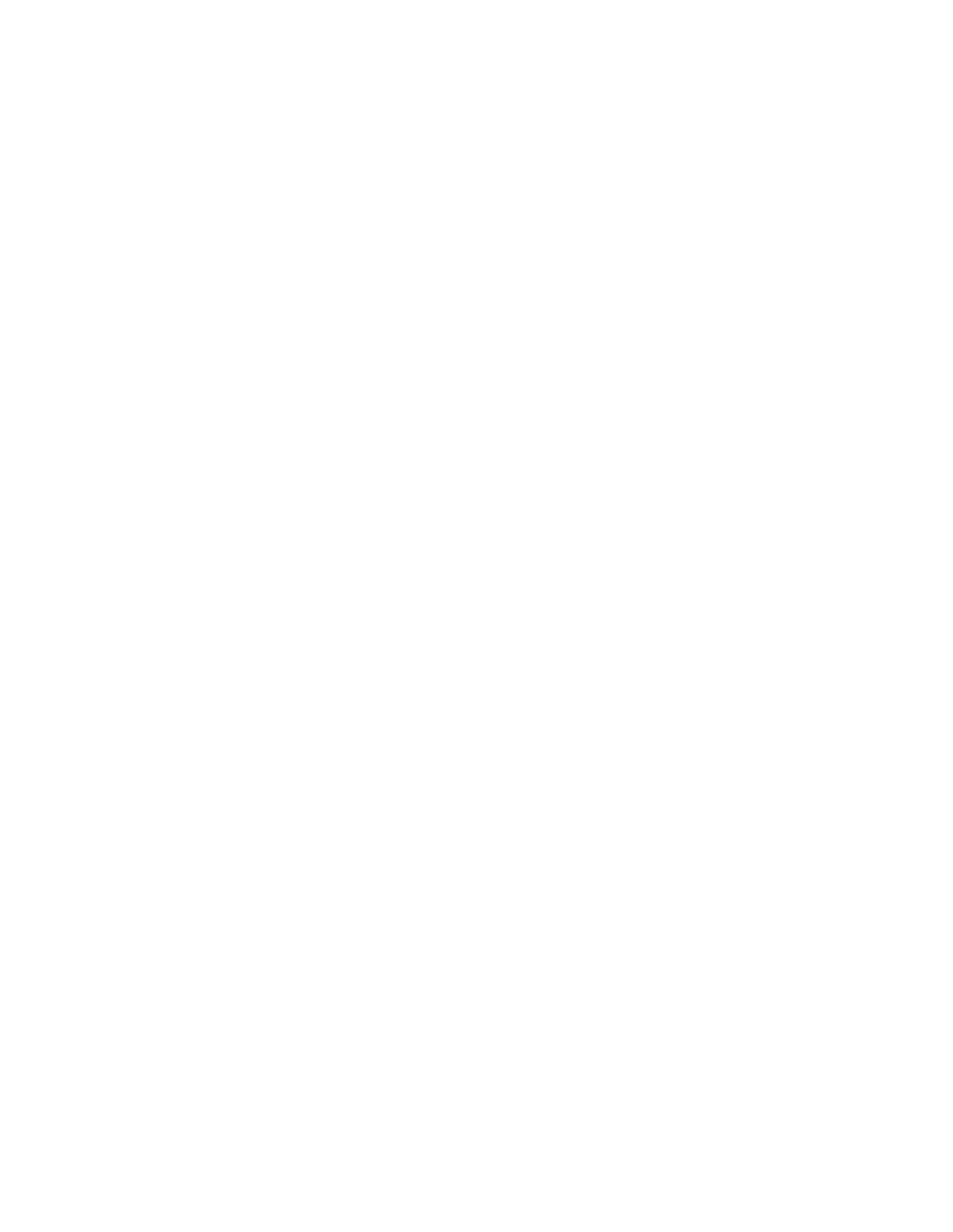# **INSTRUCTIONS & INFORMATION**

# **When Should You Use This Form?**

You should use this form if:

- you're changing schools, **or**
- you're changing your educational, professional, vocational goal, **or**
- you left your program due to unsatisfactory attendance, progress, or conduct; and you're now reentering the same program, **or**
- you were receiving VA education benefits as a veteran and now wish to receive benefits while on active military duty.

### **Instructions for Specific Items on the Form**

Most items on this form request information that you know. Here are a few things you should keep in mind when completing the following items:

| Item $#1$                | The number that appears on your benefit checks and on all mail we've sent is<br>your VA File number. Usually your Social Security number is your VA file<br>number. Write your Social Security number in item #1. If you also have a<br>VA File number that's different from your Social Security number, write it in<br>the box as well.                                                                                                            |
|--------------------------|------------------------------------------------------------------------------------------------------------------------------------------------------------------------------------------------------------------------------------------------------------------------------------------------------------------------------------------------------------------------------------------------------------------------------------------------------|
| Item $#6$                | Here are some examples of what we mean by "goals":<br>• Educational goal: GED certificate, high school diploma, bachelor degree,<br>master degree, Ph.D<br>• Profession goal: lawyer, physician, teacher, physical therapist, medical<br>technologist, medical records librarian<br>• Vocational goal: stenographer, machinist, electronic technician, X-ray<br>technician, radio and TV service technician, automobile mechanic, practical<br>nurse |
| Item #9A                 | If you're changing schools or training establishments, show your new school or<br>training establishment here.                                                                                                                                                                                                                                                                                                                                       |
| Items $#11$ ,<br>12 & 13 | If you're receiving Montgomery GI Bill benefits (also known as chapter 30 or<br>MGIB) and you had military service before January 2, 1978, you may qualify<br>for increased education benefits for having dependents. Complete a VA Form<br>686c if there's been a change in your dependents.                                                                                                                                                        |
| Item $#17$               | Your Education Service Officer must sign the form if you're on active duty.<br>This doesn't apply if you're in the Selected Reserves, or if you're been<br>discharged from service.                                                                                                                                                                                                                                                                  |

# **If You Need Help**

If you need help in completing this form, or if you want information about our work-study program or direct deposit, call us toll free at 1-888-GI-BILL-1 (1-888-442-4551.) If you're hearing impaired call 1-800-829-4833. Please call 1-800-827-1000 if you want a VA counselor to help you in planning your program. You can also contact us through our home page on the World Wide Web (internet.) Our national home page address is:

# **http://www.gibill.va.gov**